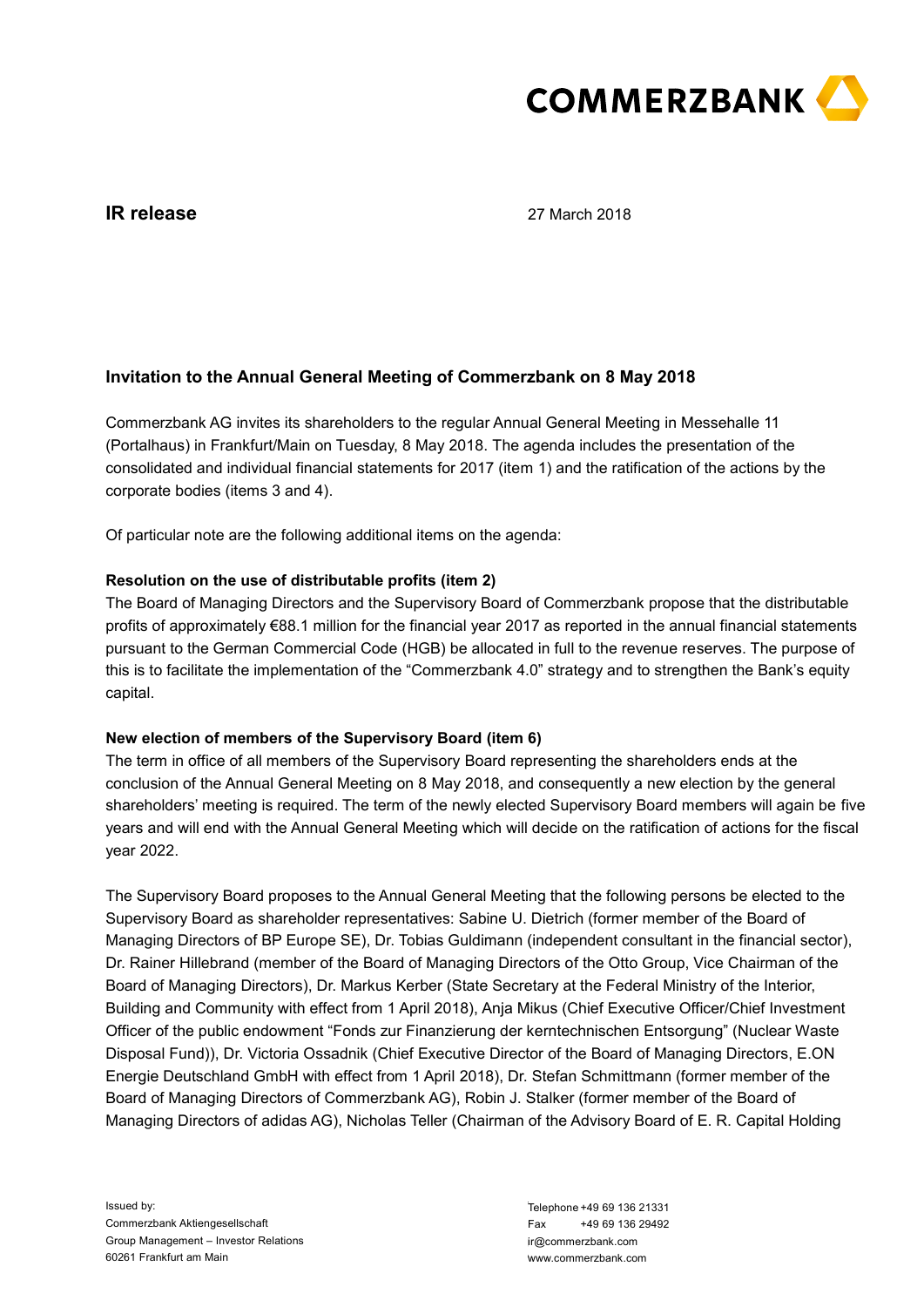#### page 2 |

Central Bank).

If the Annual General Meeting accepts these proposals, there will be four new shareholder representatives on the Supervisory Board, namely Dr. Rainer Hillebrand, Dr. Victoria Ossadnik, Dr. Stefan Schmittmann and Robin J. Stalker. Karl-Heinz Flöther, Dr. Stefan Lippe, Klaus-Peter Müller and Dr. Helmut Perlet will leave the Supervisory Board at the conclusion of this year's Annual General Meeting. If elected, Dr. Schmittmann will be proposed to the members of the Supervisory Board as its Chairman.

Shareholders who have registered by the end of 1 May 2018 are entitled to participate in the Annual General Meeting and to exercise voting rights. The speeches of the Chairman of the Supervisory Board and the Chairman of the Board of Managing Directors at the Annual General Meeting may be viewed live on the internet on 8 May 2018 from 10.00 a.m. onwards at [www.commerzbank.de/hv.](https://www.commerzbank.de/en/hauptnavigation/aktionaere/hauptversammlung_1/hauptversammlung_2018.html) Both speeches will be given in German only. The hashtag on Twitter for the Annual General Meeting is #CobaHV.

The full text of the invitation to the Annual General Meeting 2018, including the agenda and details of the individual agenda items can also be found at [www.commerzbank.de/hv.](https://www.commerzbank.de/en/hauptnavigation/aktionaere/hauptversammlung_1/hauptversammlung_2018.html)

\*\*\*\*\*

### **About Commerzbank**

GmbH & Cie. KG) and Dr. Getrtude Tumpel-Gugerell (former member of the Executive Board of the European<br>
If the Annual General Meeting accepts threes proposals, there will be four new shareholder representatives on<br>
the Sup Commerzbank is a leading international commercial bank with branches and offices in almost 50 countries. In the two business segments Private and Small Business Customers, as well as Corporate Clients, the Bank offers a comprehensive portfolio of financial services which is precisely aligned to the clients' needs. Commerzbank finances approximately 30% of Germany's foreign trade and is leading in financing for corporate clients in Germany. Due to its in-depth sector know-how in the German economy, the Bank is a leading provider of capital market products. Its subsidiaries Comdirect in Germany and mBank in Poland are two of the world's most innovative online banks. With approximately 1,000 branches, Commerzbank has one of the densest branch networks among German private banks. In total, Commerzbank serves more than 18 million private and small business customers, as well as more than 60,000 corporate clients, multinationals, financial service providers, and institutional clients. The Bank, which was founded in 1870, is represented at all the world's major stock exchanges. In 2017, it generated gross revenues of €9.2 billion with approximately 49,300 employees.

Issued by Commerzbank Aktiengesellschaft Group Management – Investor Relations 60261 Frankfurt am Main

Telephone +49 69 136 21331<br>Fax +49 69 136 29492  $Fax +496913629492$ ir@commerzbank.com www.commerzbank.com